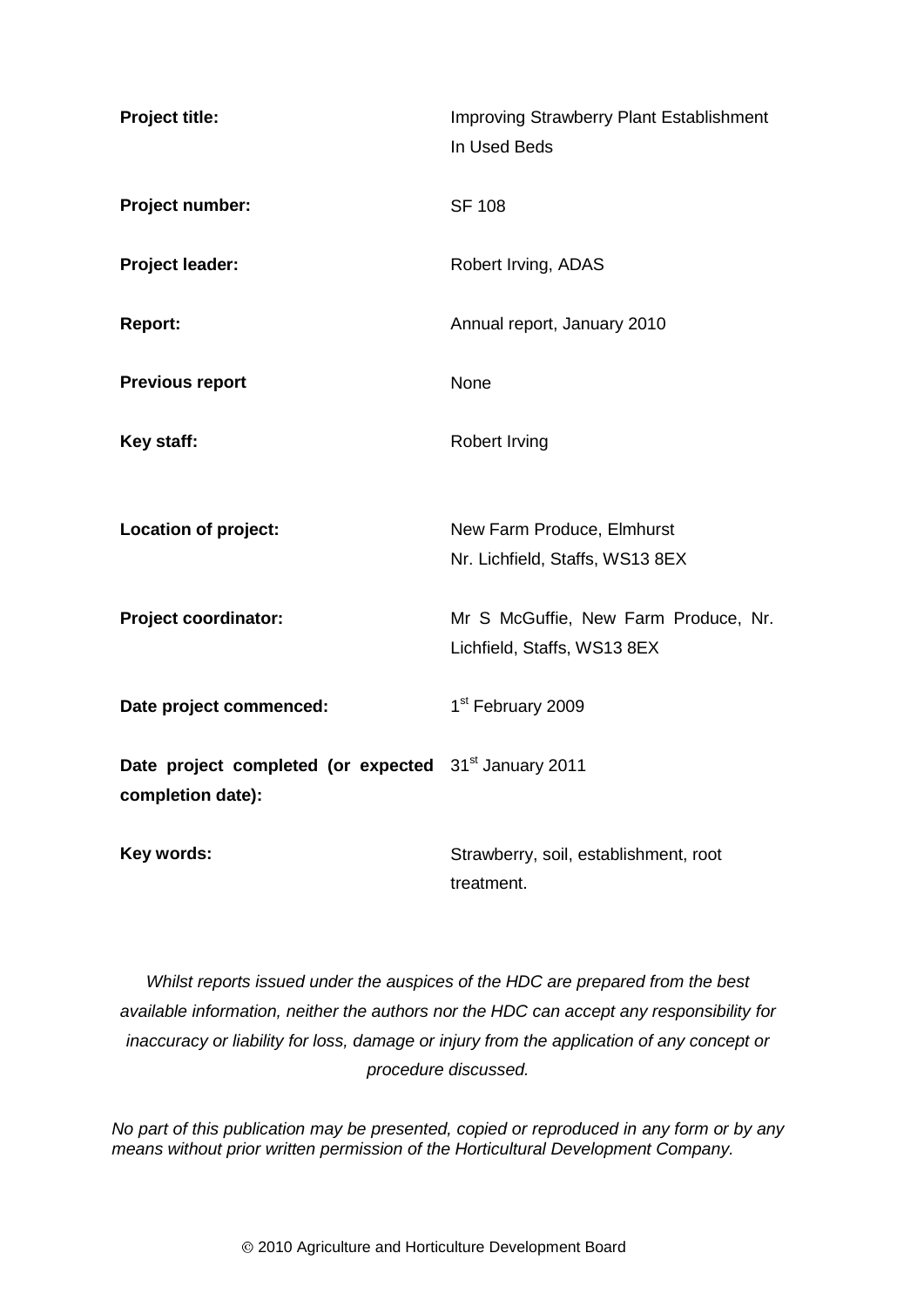The results and conclusions in this report are based on an investigation conducted over a one-year period. The conditions under which the experiments were carried out and the results have been reported in detail and with accuracy. However, because of the biological nature of the work it must be borne in mind that different circumstances and conditions could produce different results. Therefore, care must be taken with interpretation of the results, especially if they are used as the basis for commercial product recommendations.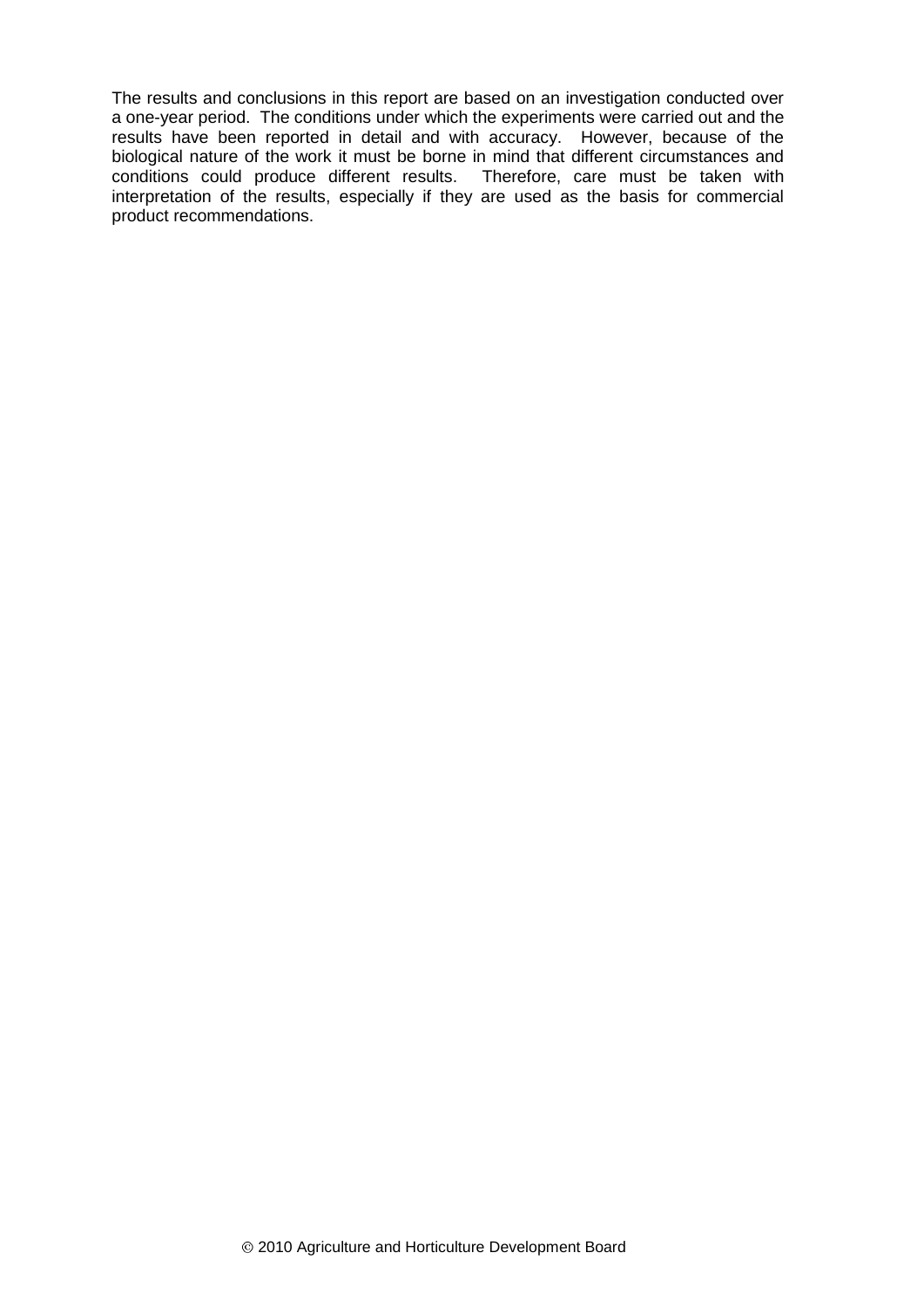### **AUTHENTICATION**

We declare that this work was done under our supervision according to the procedures described herein and that the report represents a true and accurate record of the results obtained.

| Robert Irving |
|---------------|
| Consultant    |
| <b>ADAS</b>   |

Signature ........R Irving..................

Date  $.1<sup>st</sup>$  February 2010.........

**Report authorised by:**

T M O'Neill Horticulture Research Manager ADAS

Signature .....p.p. S Perkins..........

Date  $.3<sup>rd</sup>$  February 2010..........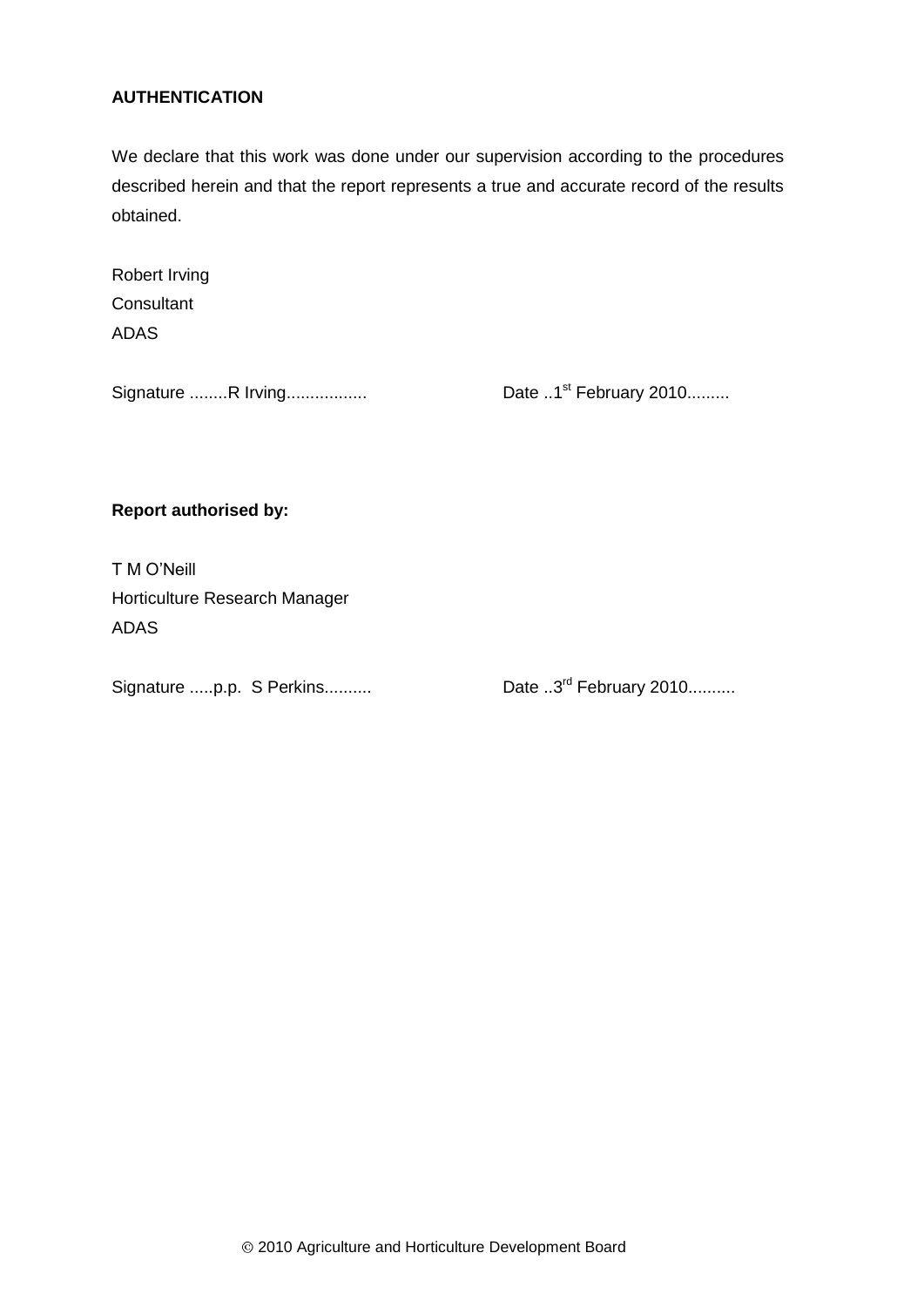# **CONTENTS**

| Appendix 1. Frequency of Exceeded Control Performance 18 |  |
|----------------------------------------------------------|--|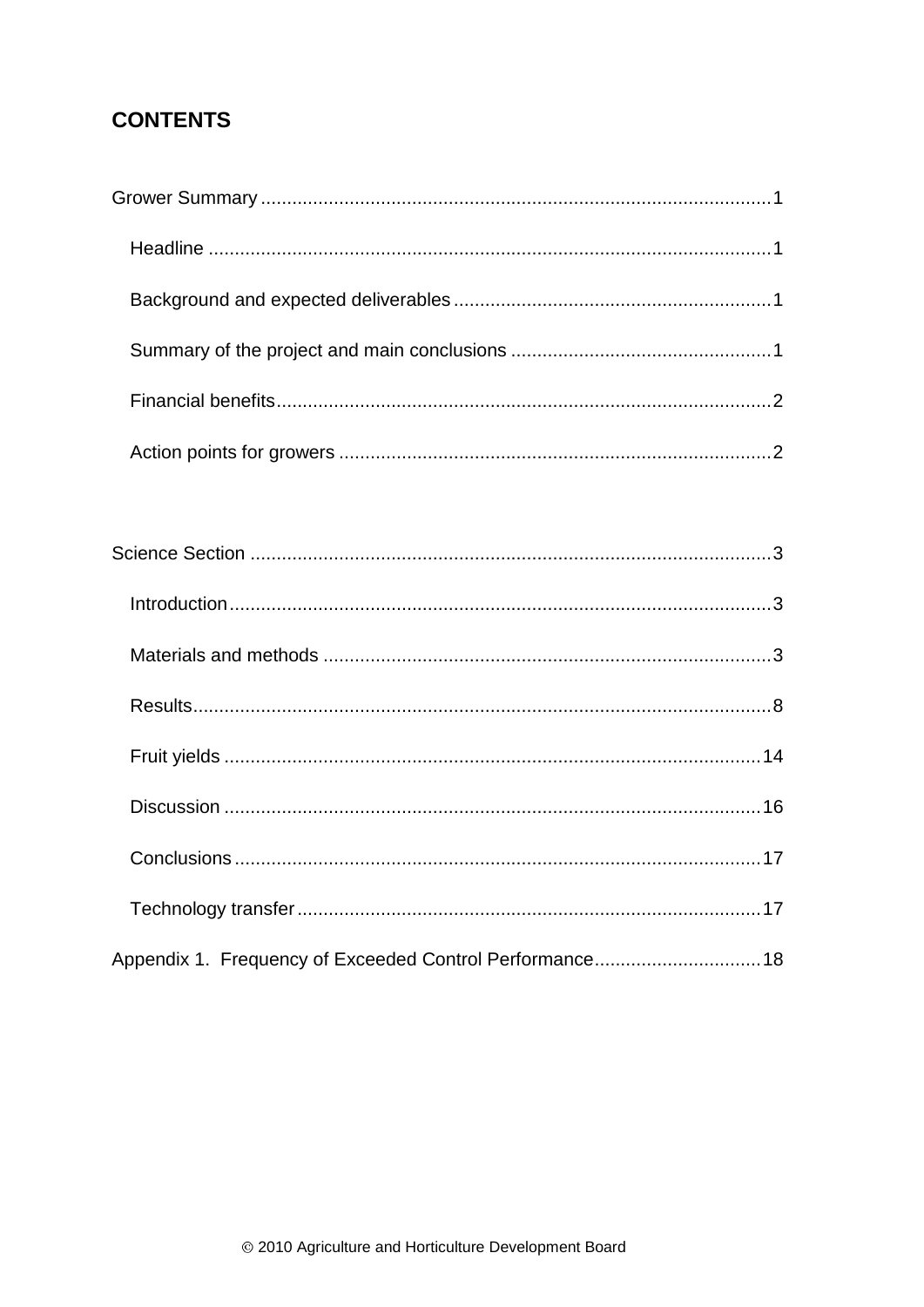# <span id="page-4-0"></span>**GROWER SUMMARY**

# <span id="page-4-1"></span>**Headline**

A range of products that claim to improve crop establishment were trialled on two bare root everbearer strawberry varieties planted into once-used strawberry beds on light soil. No beneficial effects on crop growth or yield occurred on this site.

# <span id="page-4-2"></span>**Background and expected deliverables**

Most of the UK strawberry crop is still grown in plastic-covered raised beds in field soils. The soil is commonly fumigated and there is a strong desire to prolong the value of this investment into a second crop by replanting the beds. This saves costs and reduces the use of soil disinfectants.

Good plant establishment has a significant effect on yield. Strawberry growers are increasingly considering whether to continue producing in field soils or switch to soil-less substrate systems. Replanting of beds has become more problematic as soils on many farms are repeatedly used for strawberries.

Specific objectives are:

- To indentify non-pesticide products that improve plant establishment of replanted everbearer crops into previously cropped raised beds in field soils.
- To compare the performance of these products with standard agronomic treatments.
- To quantify the establishment treatments on initial canopy development and on yield in July, August and September.
- To ascertain the financial worthiness of the treatments applied.

# <span id="page-4-3"></span>**Summary of the project and main conclusions**

Twelve products (Bio-Fungus Granules, Broadleaf P4, Broadleaf root dip, Humaroot SP, Omex Bio 18, Omex DP98, Plantmate Drench, Scotts Miracle Gro, Side forking, Standard feed solution 1:1:1 and Vaminoc S) were applied to bare root strawberry cvs Albion and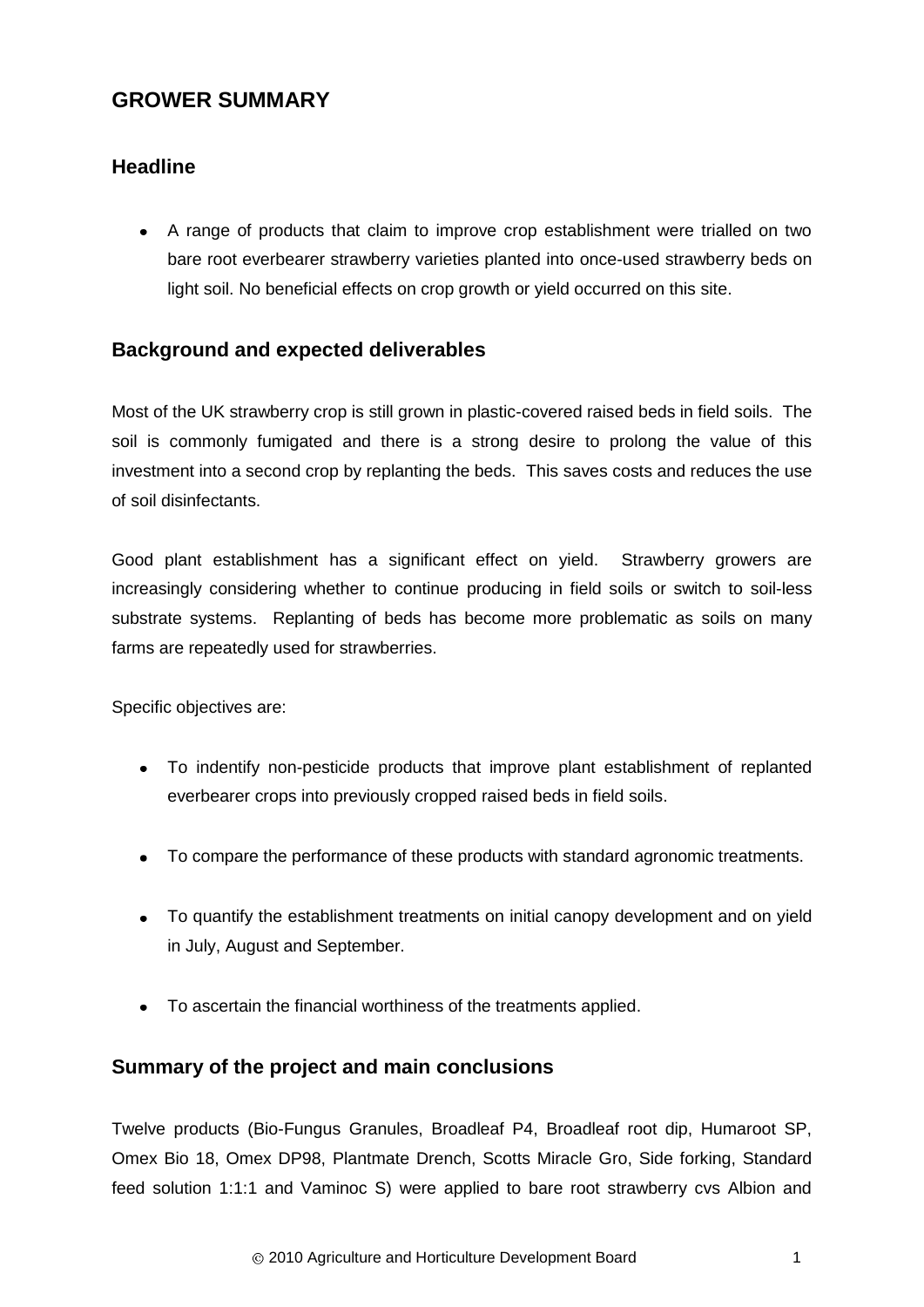Camarillo as they were planted into once-used beds on a light soil in Staffordshire in March 2009.

Two treatments initially hindered establishment. None improved canopy development over the control. Examination of the total yields showed no significant difference between any of the treatments. This corresponded with field canopy observations through picking.

Bare root everbearer varieties were chosen to provide the most challenging plant material for establishment. The plants were graded to size before planting but the rate of establishment within all plots was still variable. This indicates that runner uniformity is the greatest factor affecting overall establishment for the industry. The statistical analysis showed that the plant size variability, though unavoidable, was equally spread across treatments, therefore enabling effective comparison of the treatments. Root stimulating treatments may enable small improvements beyond the large variance in growth of bare root runners on some sites, but no effect was detected on this site.

# <span id="page-5-0"></span>**Financial benefits**

No treatment showed a significant improvement in growth or yield over the control. The trial will be repeated on a different soil type for 2010. Some treatments will also be adjusted to reflect trends noted in the 2009 trial.

# <span id="page-5-1"></span>**Action points for growers**

• There are none at this stage.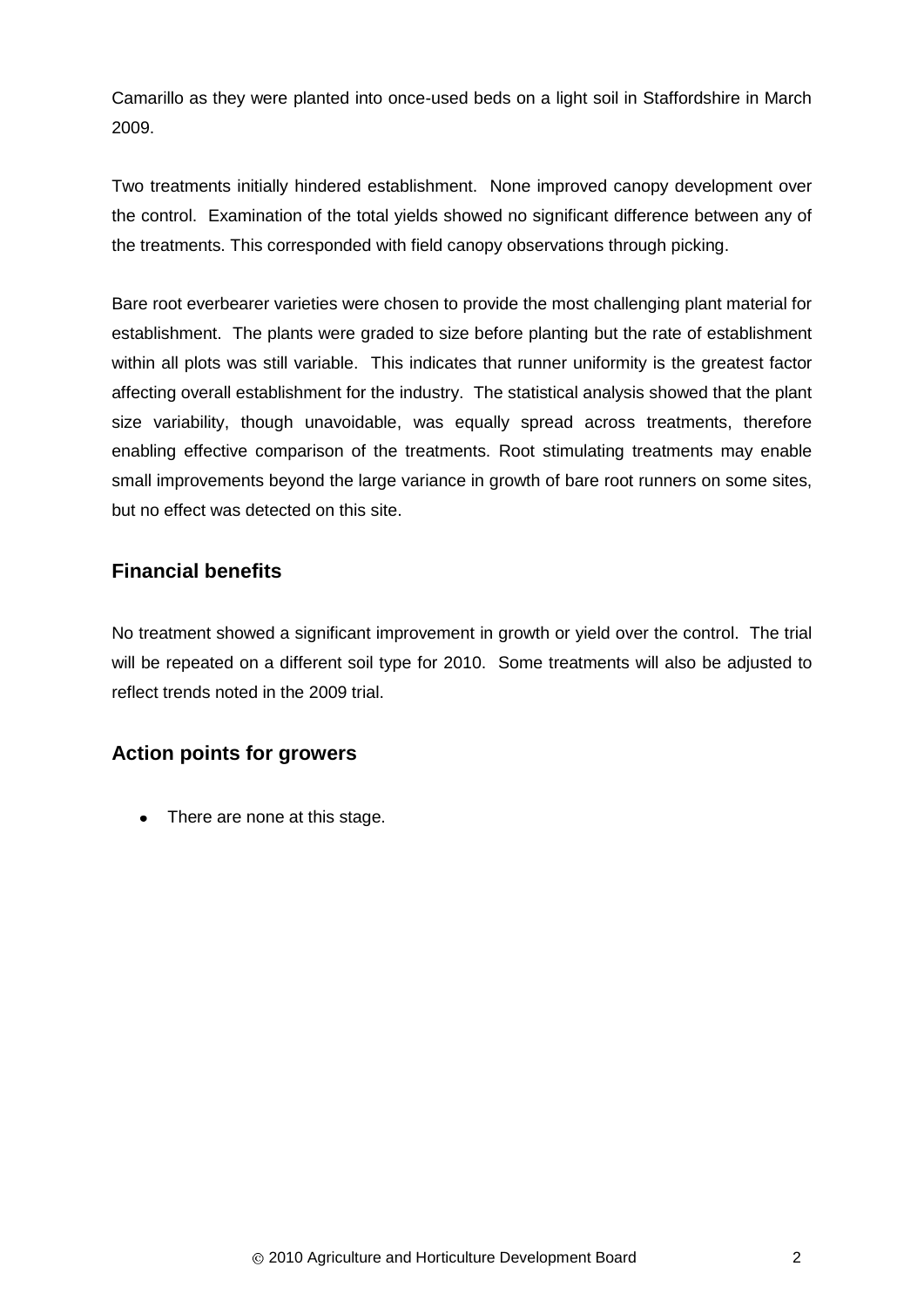# <span id="page-6-0"></span>**SCIENCE SECTION**

## <span id="page-6-1"></span>**Introduction**

Everbearer strawberry varieties respond to rapid establishment right from the start. Establishment rates are presently improved with fleecing at planting and early tunnelling. Both lift the soil temperature early in the season and improve the speed of root development and establishment. This trial reviewed treatments that may improve this process further. Bare root material was chosen as it may better express the benefits of enhanced root zone development compared to potted material.

### <span id="page-6-2"></span>**Materials and methods**

### Site details

A second year raised bed crop was chosen at New Farm Produce, Lichfield, Staffordshire. This was a site that had potential for excellent establishment. The soil was a well-graded, free draining sandy loam, pH 6.9 - 7.3, with no obvious signs of compaction or root disease. The trial was planted within a large block of replanted Camarillo. The 2008 crop was everbearer Jubilee planted into beds after soil disinfestation with chloropicrin. The dead Jubilee crowns were pulled out immediately before replanting. All of the 2009 runners were planted directly into the previous plant holes.

### **Treatments**

Twelve root zone treatments including the control were administered at planting (Table 1 and 2). Normal crop management practices, including trickle feeding using a conventional feed, were applied thereafter.

| Treatment<br>number | <b>Treatment</b>             | Application rate per plant                                         |
|---------------------|------------------------------|--------------------------------------------------------------------|
|                     | Scotts Miracle Gro           | 3 g granules in planting hole per plant                            |
| 2                   | <b>Bio Fungus Granules</b>   | 10 g granules in planting hole per plant                           |
| 3                   | Broadleaf P4                 | 1 g granules in planting hole per plant                            |
| 4                   | <b>Broadleaf Root Dip</b>    | Pre planting root dip at 6 g per litre of water 6 g/L root dip     |
| 5                   | Omex DP98                    | 2 ml per litre of water, 250 ml drench per plant                   |
| 6                   | Huma-Root SP                 | 1 g in 10 litres, 250 ml drench per plant                          |
| 7                   | Omex Bio 18                  | 2 ml per litre of water, 250 ml drench per plant                   |
| 8                   | Side forking                 | One four pronged fork per planting hole                            |
| 9                   | Standard feed solution 1:1:1 | 250 ml drench per plant                                            |
| 10                  | <b>Plantmate</b>             | Pre planting root dip at 10 g per litre of water for 10-15 minutes |
| 11                  | Vaminoc                      | 2 g granules in planting hole per plant                            |
| 12                  | Control                      | No treatment                                                       |

#### **Table 1:** Details of treatments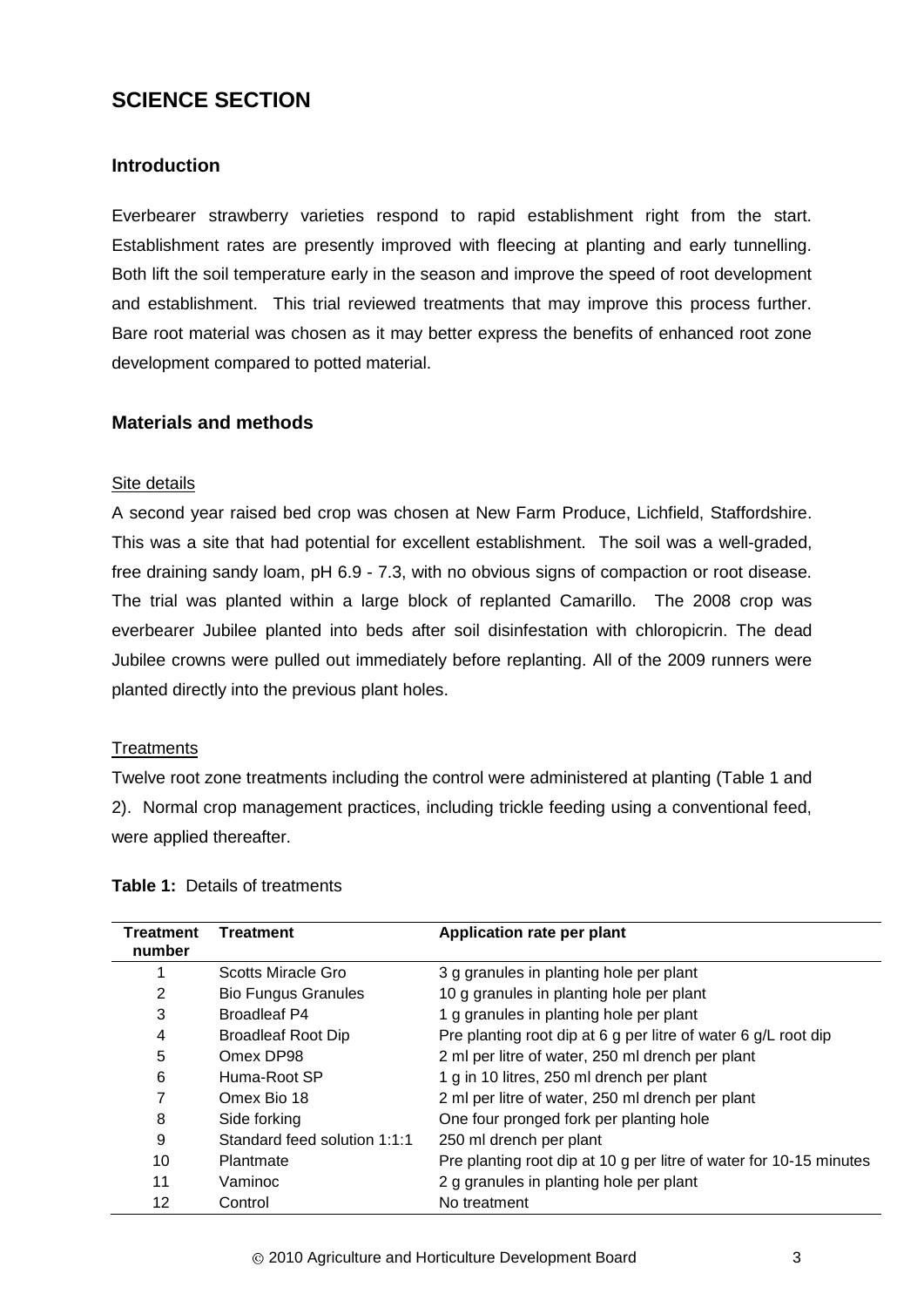# **Table 2:** Detail of product content and claims

| <b>Treatment</b><br><b>Number</b>     | <b>Description and claims</b>                                                                                                                                                                                                                                                                                          |
|---------------------------------------|------------------------------------------------------------------------------------------------------------------------------------------------------------------------------------------------------------------------------------------------------------------------------------------------------------------------|
| 1. Scotts<br>Miracle Gro              | Scotts Agroblen SF 8653 (unavailable) was substituted with Scotts Miracle Gro<br>18+9+11, 2-6 month longevity release pattern at 3 g/plant. This closely matched<br>the rates used in Dutch trials for Evita.                                                                                                          |
|                                       | Controlled release fertilisers slowly release fertiliser through a polymer coated<br>granule. They are widely and successfully used for container ornamental<br>production, where nutrition is placed in the compost for the life of the crop and                                                                      |
|                                       | only water is applied thereafter. Scotts have been developing their use for soil<br>grown crops. This type of product may reduce the amount of soil leached                                                                                                                                                            |
|                                       | nutrients.                                                                                                                                                                                                                                                                                                             |
| 2. Bio-Fungus<br>Granules             | Bio Fungus Granules is a coarse granule formulation that contains six strains of<br>Trichoderma asperellum. This formulation is recommended for soil and compost<br>incorporation.                                                                                                                                     |
|                                       | The product claims to develop a healthy root environment in which the population<br>of beneficial microbes out-competes disease-causing plant pathogens. It does not<br>claim to control or prevent diseases that pre-exist on planting material.                                                                      |
| 3. Broadleaf P4                       | Broadleaf P4 is a granular polymer formulation that absorbs and stores hundreds<br>of times its own weight of water. This property claims to reduce losses to moisture<br>stress and improve establishment & growth. Dissolved nutrients are also<br>absorbed, though available to the crop, and may reduce leaching.  |
| 4. Broadleaf                          | Identical to Broadleaf P4 but a finer powder that creates a gel. Bare root                                                                                                                                                                                                                                             |
| root dip                              | transplants are immersed in the gel before planting.                                                                                                                                                                                                                                                                   |
|                                       | The product is primarily used to protect bare roots at lifting and through transport.<br>Its inclusion in this trial was to observe any benefits as a pre-plant treatment. It<br>could also be used as a carrier for other planting inoculants.                                                                        |
| 5. Omex DP98                          | A phosphite source of phosphorous that is normally applied as a foliar spray or<br>sometimes as a drench at planting.<br>Claimed improved rooting and plant health as a foliar application.                                                                                                                            |
| 6. Humaroot SP                        | A humic and fulvic acid powder that is applied as a drench.<br>Their high cation exchange capacity is claimed to enhance nutrient uptake,                                                                                                                                                                              |
|                                       | improve root growth and reduce transplant stress.                                                                                                                                                                                                                                                                      |
| 7. Omex Bio 18                        | A formulation of kelp, major and minor elements. It can be applied as a drench or<br>foliar spray. The contained 'bio stimulants' and nutrients are claimed to produce<br>improvements in root growth and nutrient uptake.                                                                                             |
| 8. Side forking                       | Poor soil structure is a major cause of failed plant establishment. Side forking a<br>used bed can loosen the soil and may improve root development. A four-pronged<br>fork was sunk 30 cm deep to the side of the replanting hole immediately after<br>planting, then gently firmed back to ensure good root contact. |
| 9. Standard<br>feed solution<br>1:1:1 | A basic feed of N:P:K. Vegetable transplant work in the eighties showed a yield<br>benefit from nutrient solution drenching at planting. The application of a feed<br>strength solution using straights, coupled with the consolidating process of a<br>drench may improve establishment in strawberry beds.           |
| 10. Plantmate                         | A wettable powder formulation containing proprietary strains of Trichoderma                                                                                                                                                                                                                                            |
| <b>Drench</b>                         | harzianum. It claims a protective quality against pathogens e.g. Pythium,<br>Rhizoctonia and Phytophthora. Also claimed to stimulate auxins for better growth.                                                                                                                                                         |
| 11. Vaminoc S                         | Vaminoc S is a non-soluble granular formulation containing arbuscular                                                                                                                                                                                                                                                  |
|                                       | mycorrhizal fungi specially selected for strawberries. Fungal hyphae extend from                                                                                                                                                                                                                                       |
|                                       | the inoculated roots improving the absorptive surface area of root systems. This<br>process claims more rapid crop establishment, disease protection and increased<br>yields.                                                                                                                                          |
| 12. Control                           | No treatment applied.                                                                                                                                                                                                                                                                                                  |
|                                       |                                                                                                                                                                                                                                                                                                                        |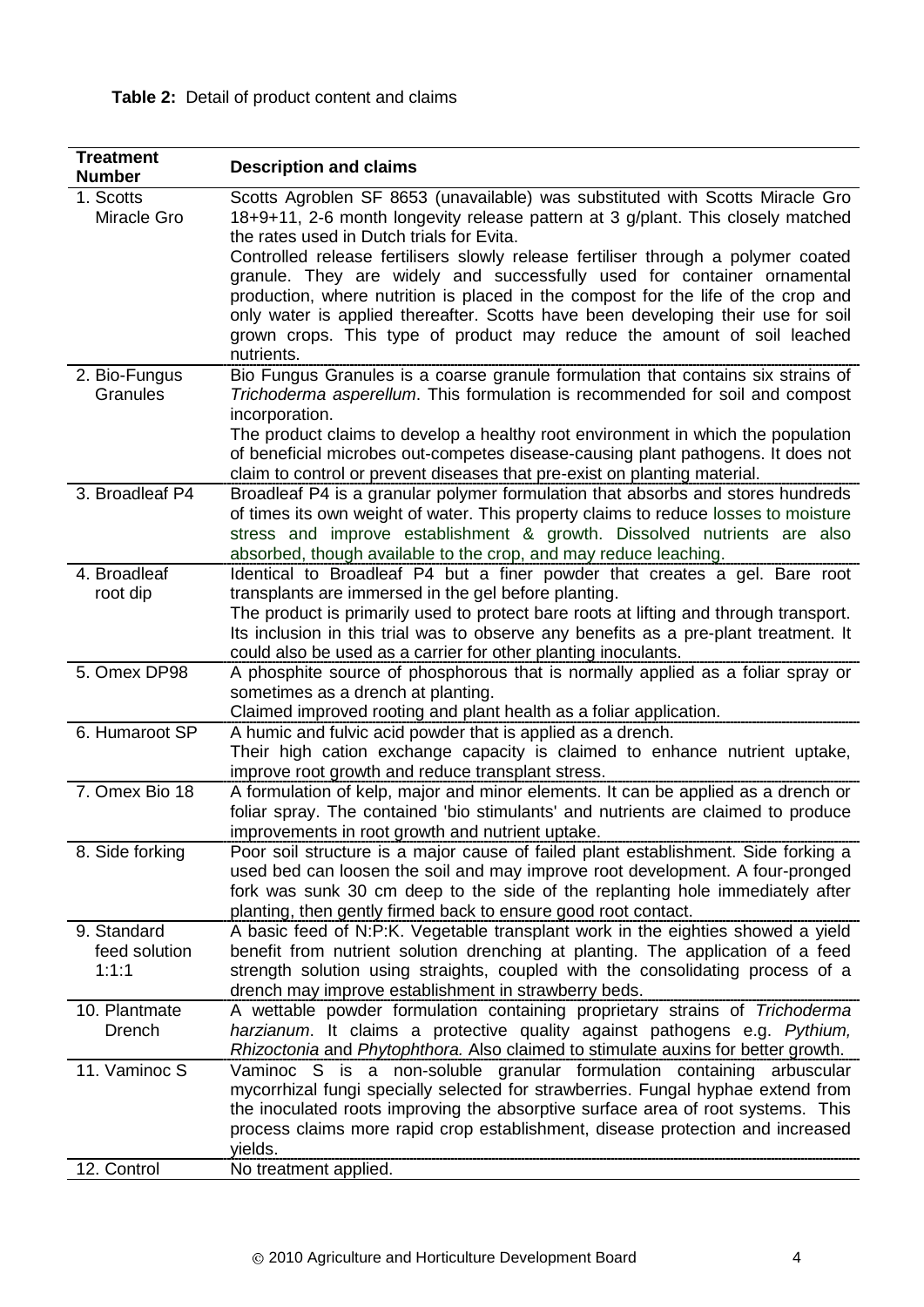### Soil compaction assessment

An analogue soil compaction gauge (manufacturers Spectrum Technologies Inc) was used to assess bed compaction after removal of the previous crop but before planting on the same day. Ten readings were taken in a zigzag pattern across the site for each variety.

## Crop assessment

Two parameters were chosen, canopy development and picked yield. It was considered that measuring root volumes would be excessively time consuming and possibly inaccurate for this project.

Canopy development was measured as ground cover for the first three months (before there was significant overlapping of plants). The crop canopy area was recorded as a digital image using a fixed height tripod to ensure a standardised recorded area. The images were later scored manually using a standard overlaid grid. Four recordings were made to provide three sets of canopy expansion data. Each plot was photographed and scored separately. The canopy score is the proportion of squares filled per plot (Figs 1-2). Each plant was scored each time then totalled for the plot. The canopy score was not converted into  $m^2$  of canopy as it contributed nothing to the assessment which was calculated as the increase in filled squares since the previous recording.

The results are presented as grid scores per replicate.



**Fig 1.** Canopy measurement with fixed height camera, early April 2009.



**Fig 2.** A grid is placed over each image for manual scoring, May 2009.

Picked yield was established as three picks per plot to reflect a weeks' picking during early August, early and late September. This was a total of nine picks. Picking dates were:

- August  $2^{nd}$ ,  $6^{th}$  &  $10^{th}$
- August  $28^{th}$ , Sept  $1^{st}$  &  $8^{th}$
- Sept 17th, 23rd & 30th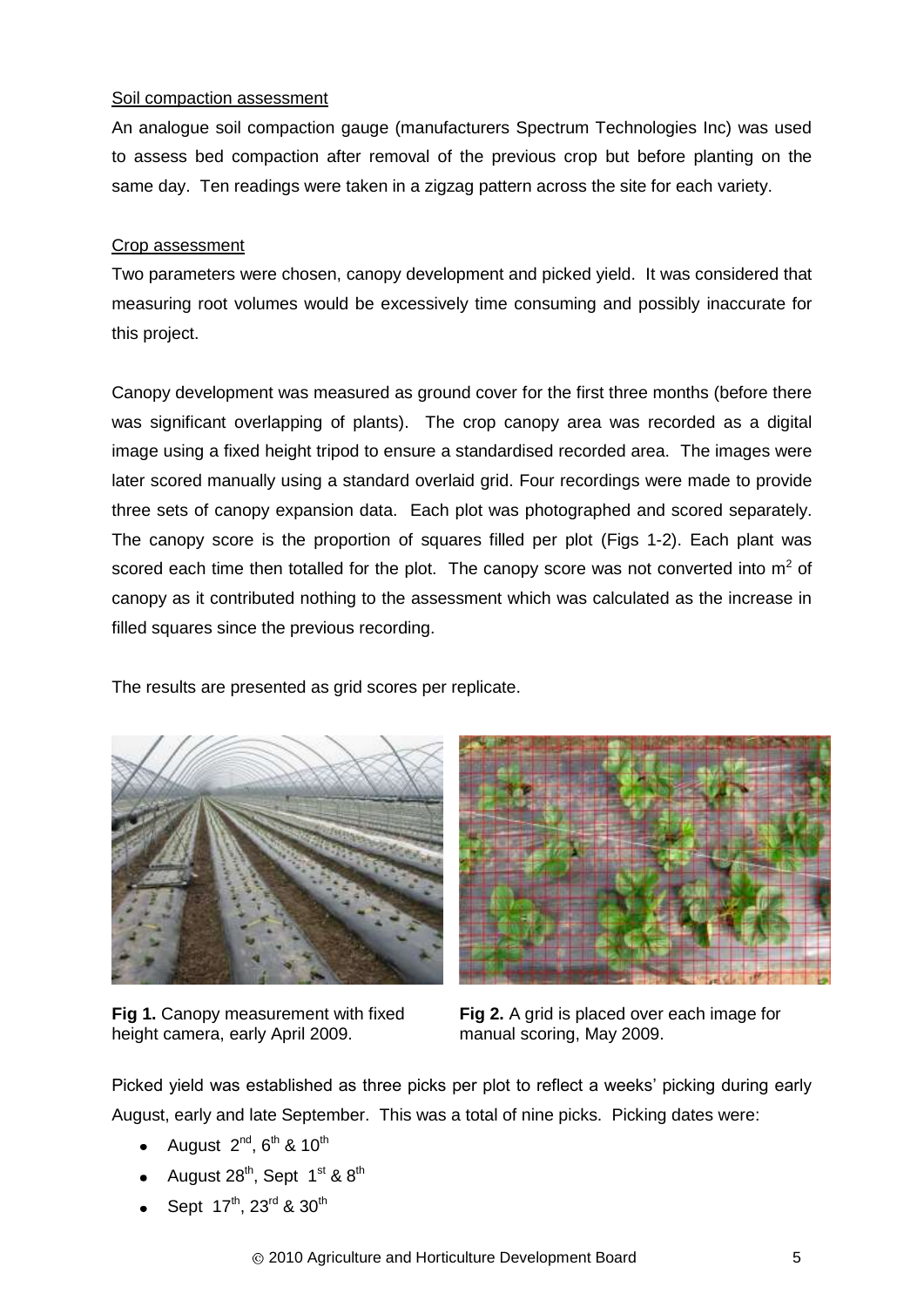This was not a total harvest of the season, but provided a second check for the canopy data to identify if there were significant advantages from any particular treatment in the main yielding times of the season. Each plot was weighed separately and recorded by New Farm staff. The results are presented as a combined weight for the four replicates.



Each plot of nine treated plants was picked and weighed separately.



**Fig 3**. Albion (LHS) Camarillo, July 2009, part of instructions for farm staff

# Planting material

Bare root everbearers cv. Albion and Camarillo were used. Runners differed greatly in size (Fig 4.). They were size-graded on delivery to reduce the size variability within each plot.



**Fig 4** Albion runners **Camarillo runners**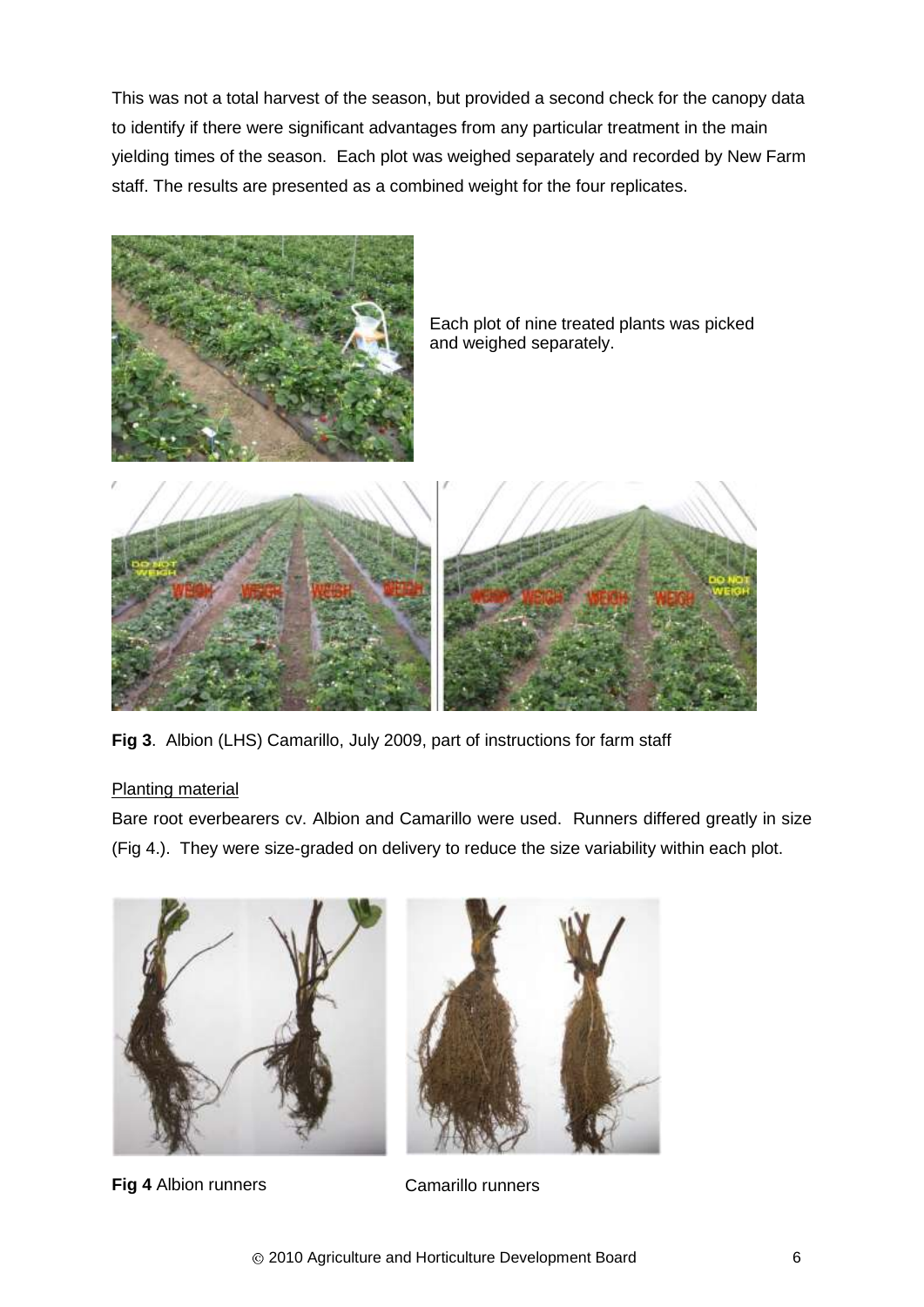### Crop management and treatment application

The crop followed the conventional cropping pattern for the farm. The soil beds were prepared, sterilised with chloropicrin and cropped in 2008. Plants were killed after harvest with glyphosate and the dead plants removed just before replanting in 2009.

Treatments were applied on the 10 March and the crops planted. Granule treatments were placed in the hole before planting, root dip treatments immediately before planting and drenches immediately after planting. The area was covered with holed polythene plus fleece on 2 April and tunnelled on 24 April. The holed polythene upper layer was removed 18 May and finally the fleeced layer on 28 May. Runners were cut on 11 June and 27 July.



2008 dead plants removed



2009 plants use 2008 holes



Trial site with drench treatments, March 2009.





Vaminoc in pre-planting hole Broadleaf P4 in pre-planting hole



Broadleaf root dip

**Fig. 5**. Application of treatments at planting.

# Experiment design and analysis

The two varieties, Albion and Camarillo, were planted as two adjacent randomised block trials. Each trial contained four adjacent beds with a full replication of the 12 treatments in each bed. Individual plots contained nine plants plus three guard plants, approximately 1.6 m of bed length. The trial was planted at the conventional density of 50,000 plants/ha on a triple row bed with triple trickle tapes.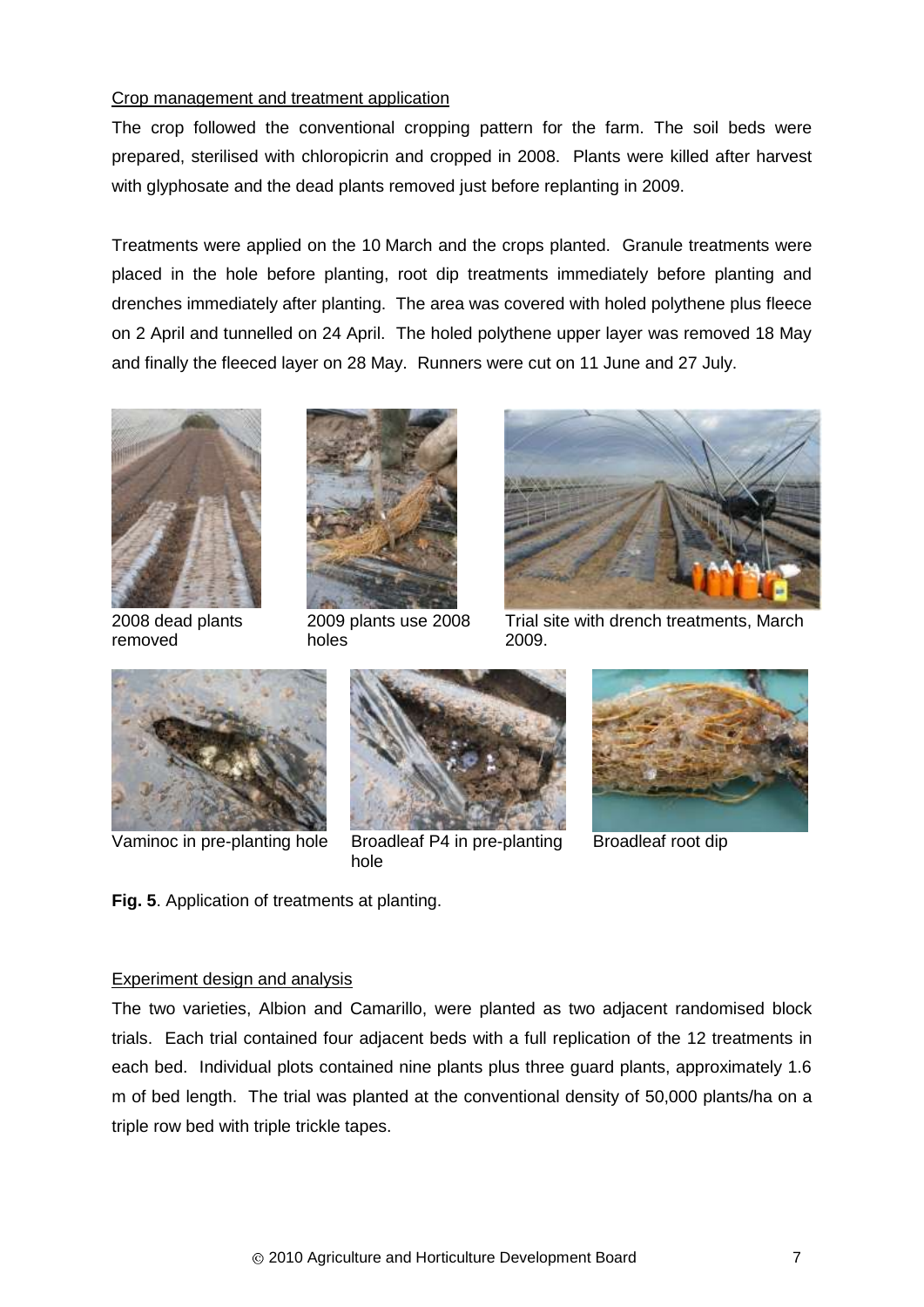# <span id="page-11-0"></span>**Results**

#### Soil compaction and nutrient status

The soil was moist and easy to penetrate. Soil within a range of 0-200 PSI (0-1380 KN/m<sup>2</sup> = K Pa) is regarded as free of compaction problems. There was minimal compaction - the lower the number, the less the resistance to the meter tip (Table 3). Many of the higher scores recorded were due to a stone being in the way. No areas of compaction were identified in the trial site. This was a well constructed bed in its second year.

| PSI ( $KN/m^2 = K$ Pa)<br>at 0 cm depth | PSI ( $KN/m^2 = K$ Pa)<br>at 10 cm depth | PSI ( $KN/m^2 = K$ Pa)<br>at 20 cm depth | PSI ( $KN/m^2 = K$ Pa)<br>at 30 cm depth |  |  |
|-----------------------------------------|------------------------------------------|------------------------------------------|------------------------------------------|--|--|
| <b>Albion</b>                           |                                          |                                          |                                          |  |  |
| $\pmb{0}$                               | $\mathbf 0$                              | 5(35)                                    | 5(35)                                    |  |  |
| $\pmb{0}$                               | 5(35)                                    | 10 (69)                                  | 15 (104)                                 |  |  |
| $\pmb{0}$                               | $\boldsymbol{0}$                         | 10 (69)                                  | 10 (69)                                  |  |  |
| $\pmb{0}$                               | 10 (69)                                  | 15 (104)                                 | 10 (69)                                  |  |  |
| $\pmb{0}$                               | 10 (69)                                  | 5(35)                                    | 25 (173)                                 |  |  |
| $\pmb{0}$                               | 10 (69)                                  | $\boldsymbol{0}$                         | 5(35)                                    |  |  |
| $\pmb{0}$                               | $\mathbf 0$                              | 10 (69)                                  | 25 (173)                                 |  |  |
| $\pmb{0}$                               | 25 (173)                                 | 25 (173)                                 | 30 (207)                                 |  |  |
| $\boldsymbol{0}$                        | 10 (69)                                  | 20 (138)                                 | 20 (138)                                 |  |  |
| $\boldsymbol{0}$                        | 10 (69)                                  | 20 (138)                                 | 20 (138)                                 |  |  |
| 5(35)                                   | 10 (69)                                  | 10 (69)                                  | 15 (104)                                 |  |  |
| Camarillo                               |                                          |                                          |                                          |  |  |
| 0                                       | $\mathbf 0$                              | $\pmb{0}$                                | $\boldsymbol{0}$                         |  |  |
| $\pmb{0}$                               | $\pmb{0}$                                | $\mathbf 0$                              | 10 (69)                                  |  |  |
| $\pmb{0}$                               | 10 (69)                                  |                                          | 80 (552)                                 |  |  |
| 0                                       | 10 (69)                                  |                                          | 10 (69)                                  |  |  |
| $\pmb{0}$                               | 15 (104)                                 | 10 (69)                                  | 10 (69)                                  |  |  |
| $\pmb{0}$                               | 5(35)                                    | 10 (69)                                  | 10 (69)                                  |  |  |
| $\pmb{0}$                               | 10 (69)                                  | 10 (69)                                  | 20 (138)                                 |  |  |
| $\pmb{0}$                               | $\mathbf 0$                              | 10 (69)                                  | 10 (69)                                  |  |  |
| $\boldsymbol{0}$                        | 15 (104)                                 |                                          | 20 (138)                                 |  |  |
| $\pmb{0}$                               | 20 (138)                                 | 20 (138)                                 | 20 (138)                                 |  |  |

#### **Table 3:** Soil compaction readings pre-planting – 10 March 2009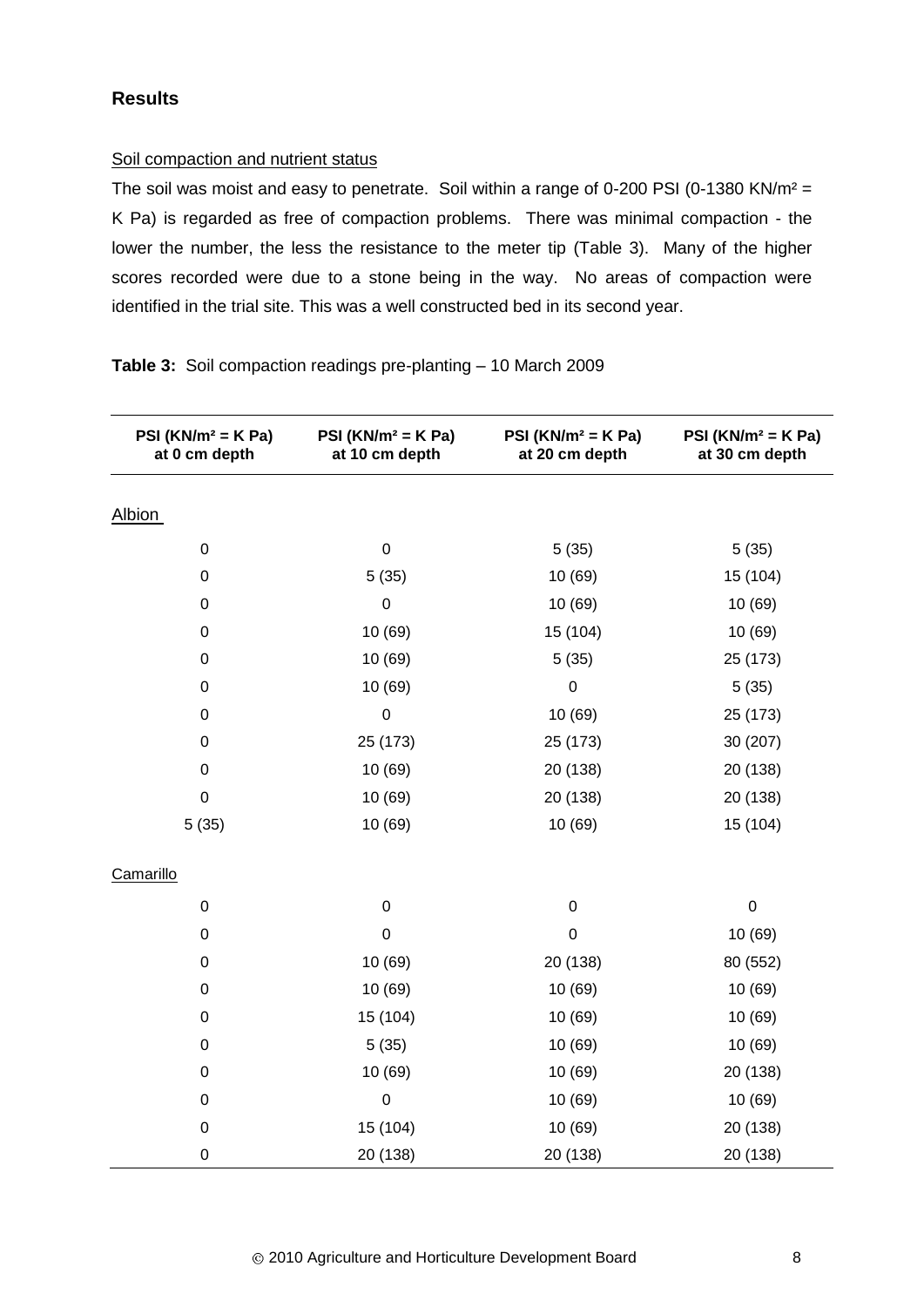Soil samples for nutrient analysis were taken in a zigzag pattern on 10 March 2009 and analysed for major nutrients and texture (Table 4). Both blocks had closely matched nutrient status. The two blocks also had closely matched textures (Table 5).

|           |         |   | <b>Index</b> |    | mg/l (Available) |     |    |  |
|-----------|---------|---|--------------|----|------------------|-----|----|--|
|           | Soil pH | P | K            | Мg | P                | Κ   | Мg |  |
| Camarillo | 7.3     | 5 | $2+$         | 2  | 70.6             | 220 | 54 |  |
| Albion    | 6.9     | 5 | 3            | 2  | 74.4             | 260 | 57 |  |

#### **Table 4:** Soil nutrient status, March 2009

## **Table 5:** Soil texture

|                                | <b>Albion</b>   | Camarillo  |
|--------------------------------|-----------------|------------|
| Sand $(2.00 - 0.06$ mm $)$ %   | 68              | 68         |
| Silt (0.060 - 0.002mm) %       | 13              | 15         |
| Clay ( $< 0.002$ mm) %         | 19              | 17         |
| <b>Textural Classification</b> | Sandy Clay Loam | Sandy Loam |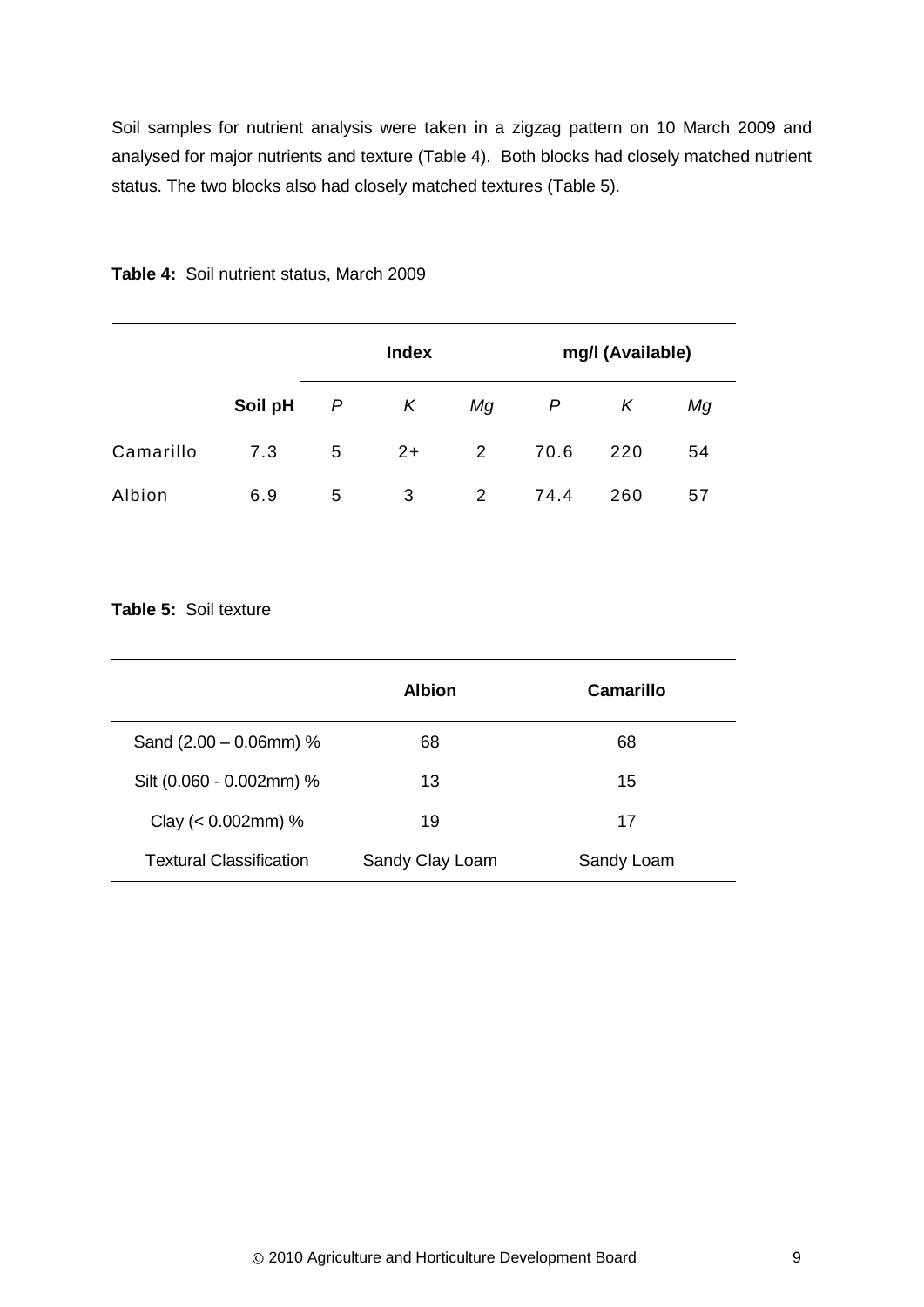# Canopy Growth

For both varieties, treatments 1 and 2 had consistently lower canopy scores from April 23 to June 11. These were significantly different to the other ten treatments, which had no significant difference between them and the control (Figs 6 and 7).



LSD (At 5% level) 1.640



LSD (At 5% level) 4.467



LSD (At 5% level) 11.89



LSD (At 5% level) 24.49

**Fig 6:** Effect of soil amendments at planting on canopy growth, cv. Albion

6 Humaroot SP 7 Omex Bio 18 8 Side forking

11 Vaminoc S 10 Plantmate 12 Control

9 Standard feed solution 1:1:1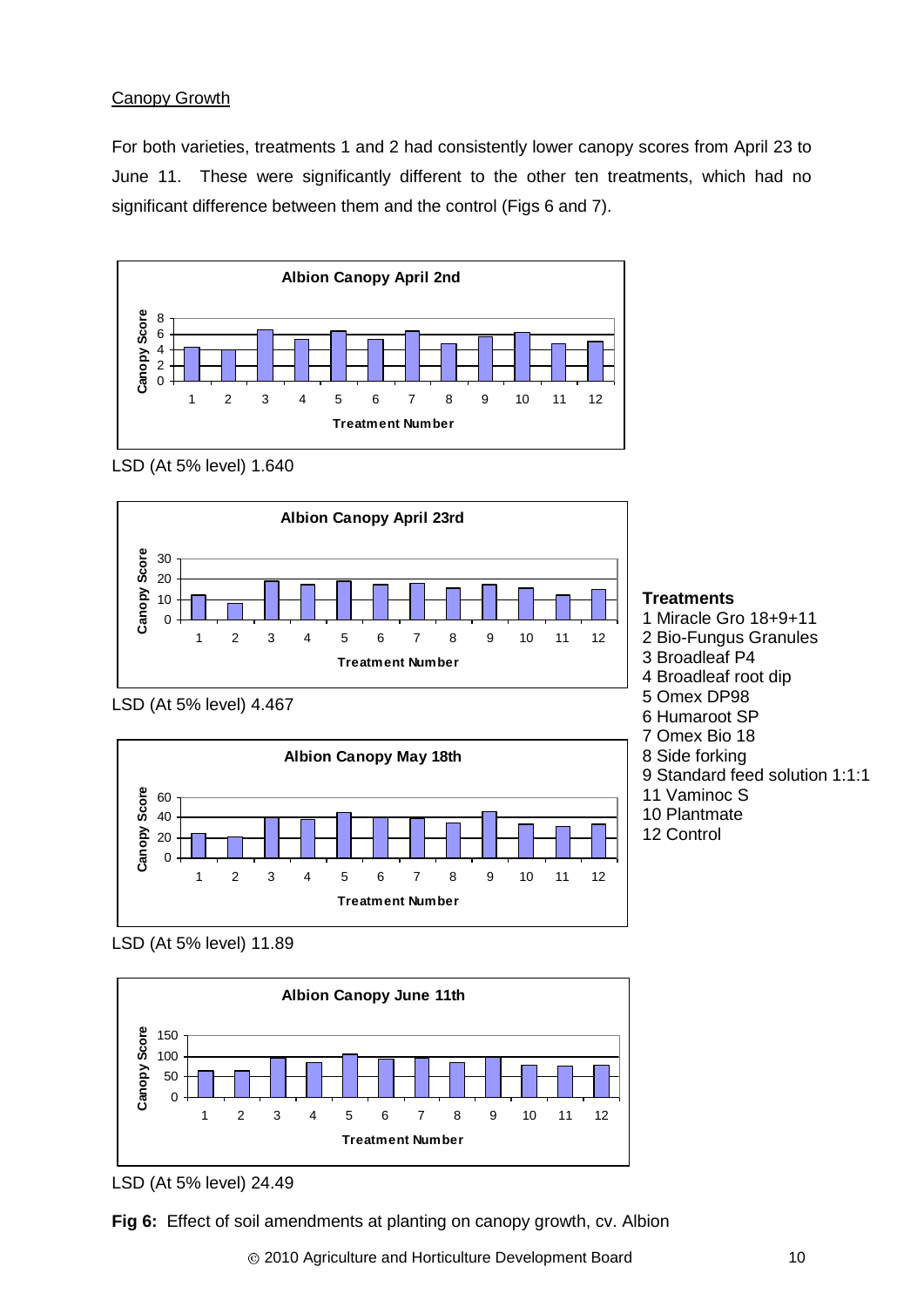

LSD (At 5% level) 1.594



LSD (At 5% level) 4.298



LSD (At 5% level) 10.76



LSD (At 5% level) 23.31



### **Treatments**

1 Miracle Gro 18+9+11 2 Bio-Fungus Granules 3 Broadleaf P4 4 Broadleaf root dip 5 Omex DP98 6 Humaroot SP 7 Omex Bio 18 8 Side forking 9 Standard feed solution 1:1:1 11 Vaminoc S 10 Plantmate 12 Control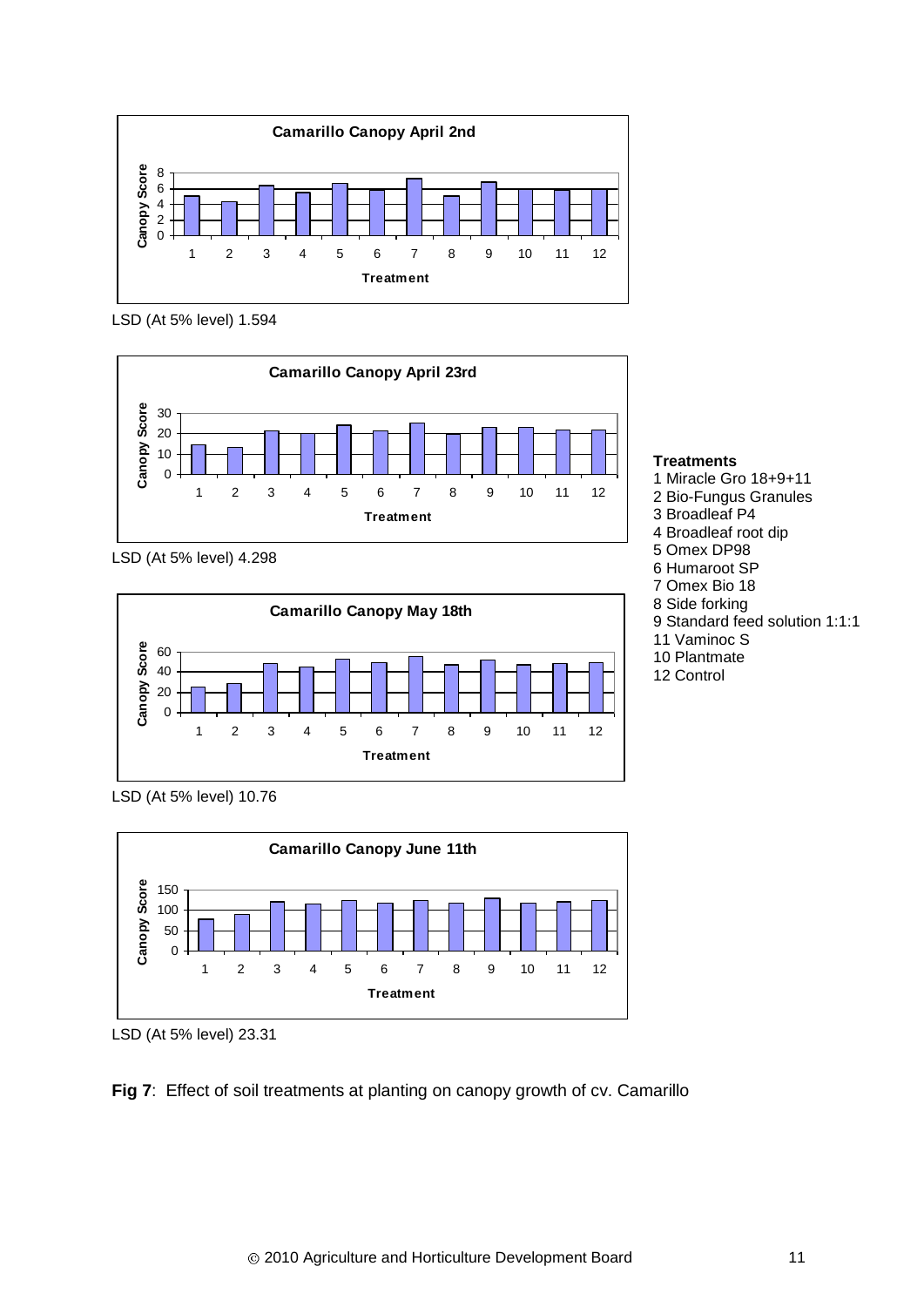## Change in Canopy Cover with time

For both varieties, treatments 1 and 2 were consistently below all the other treatments, and mostly as a significant difference (Figs 8 and 9). The remaining ten treatments were rarely significantly different from the control.



#### LSD (At 5% level) 3.682





LSD (At 5% level) 8.698



LSD (At 5% level) 14.79

**Fig 8:** Change in canopy score with time, cv. Albion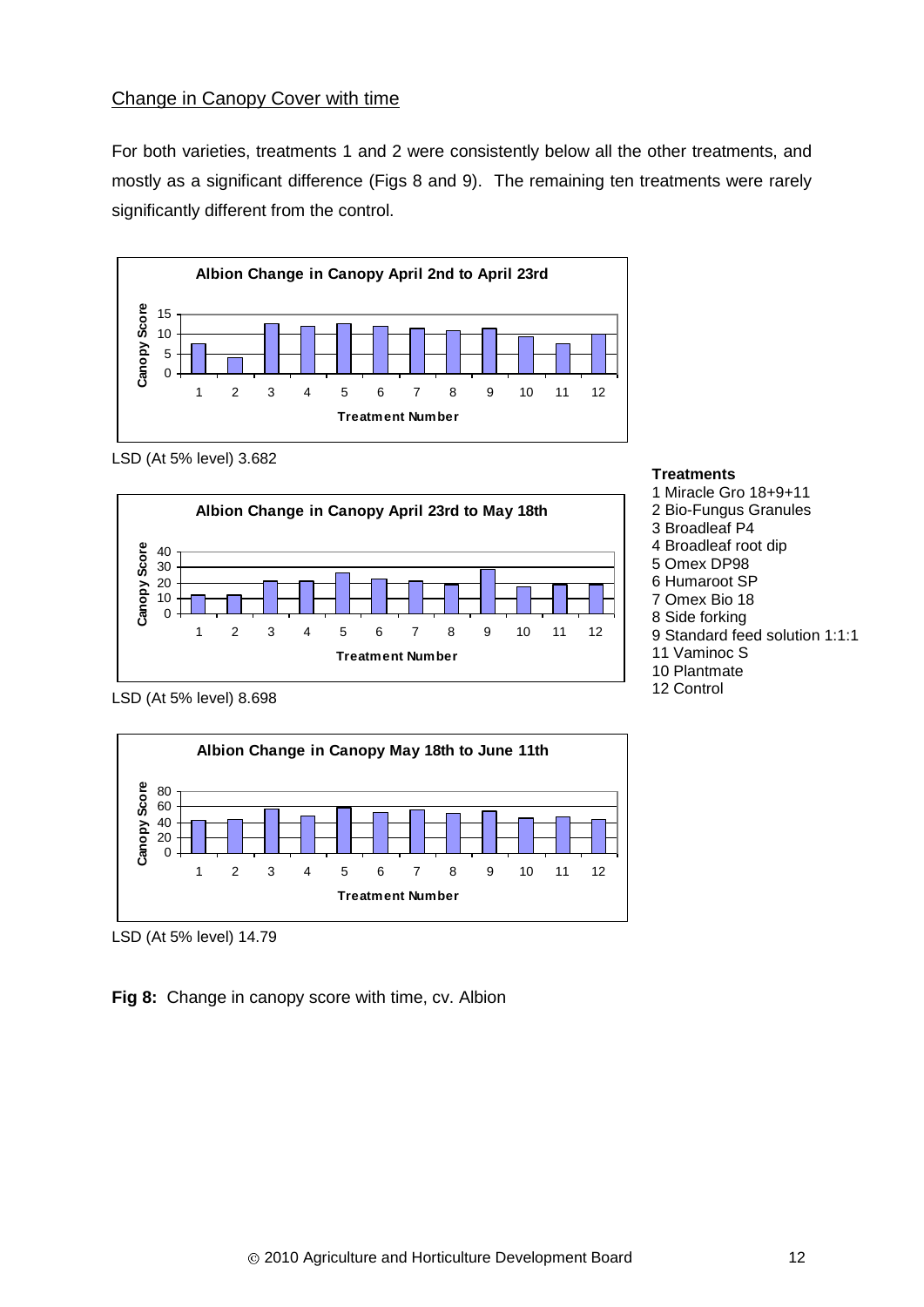

LSD (At 5% level) 3.668



**Treatments**

1 Miracle Gro 18+9+11 2 Bio-Fungus Granules 3 Broadleaf P4 4 Broadleaf root dip 5 Omex DP98 6 Humaroot SP 7 Omex Bio 18 8 Side forking 9 Standard feed solution 1:1:1 11 Vaminoc S 10 Plantmate 12 Control

LSD (At 5% level) 7.889



LSD (At 5% level) 18.02

**Fig 9:** Change in canopy score with time cv. Camarillo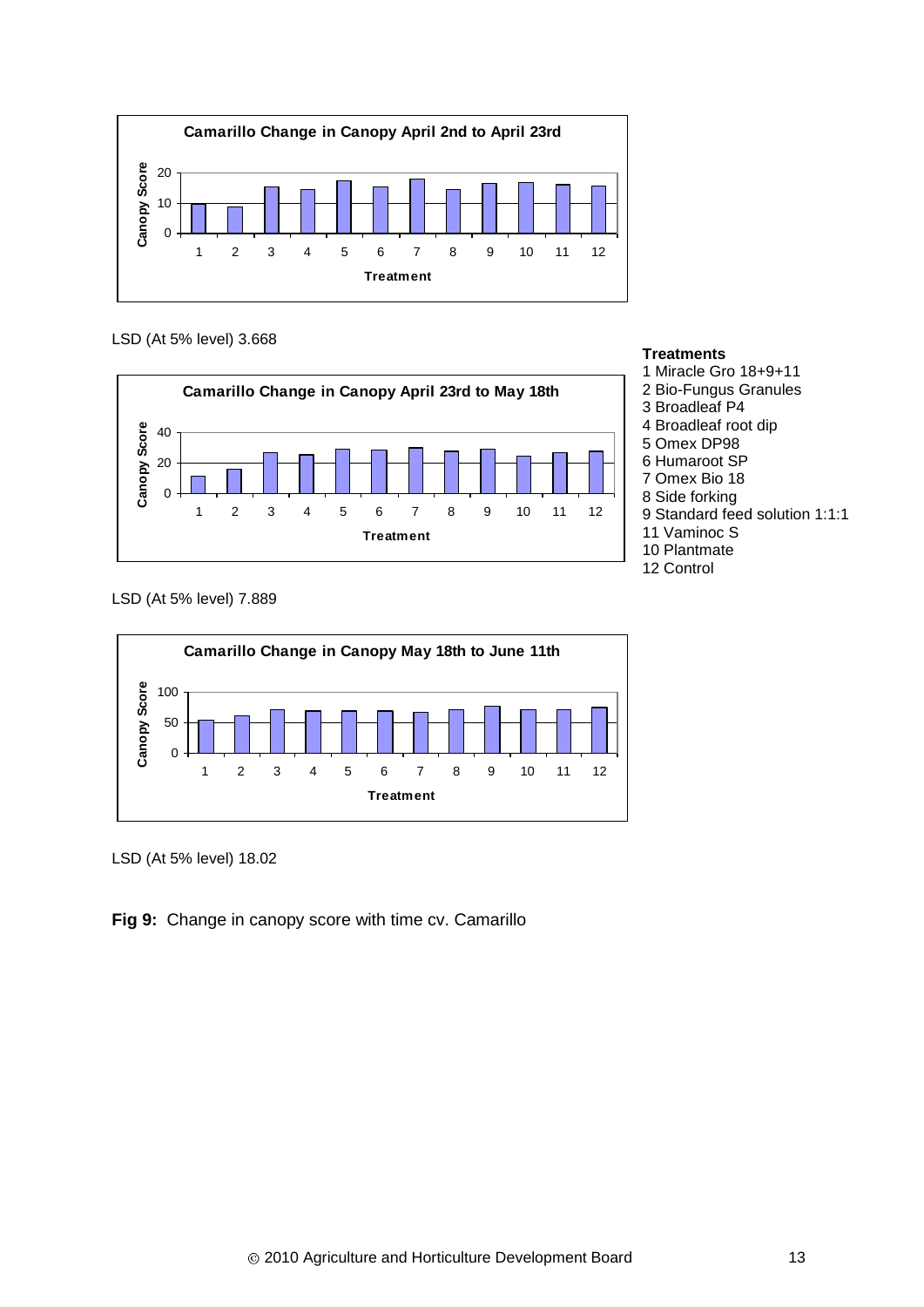## <span id="page-17-0"></span>Fruit Yields

None of the treatments significantly affected fruit yield compared with the control (Figs 10 and 11).



#### LSD (At 5% level) 400.8





LSD (At 5% level) 26.55



LSD (At 5% level) 1.466

**Fig 10:** Effect of soil treatments at planting on fruit yield, cv. Albion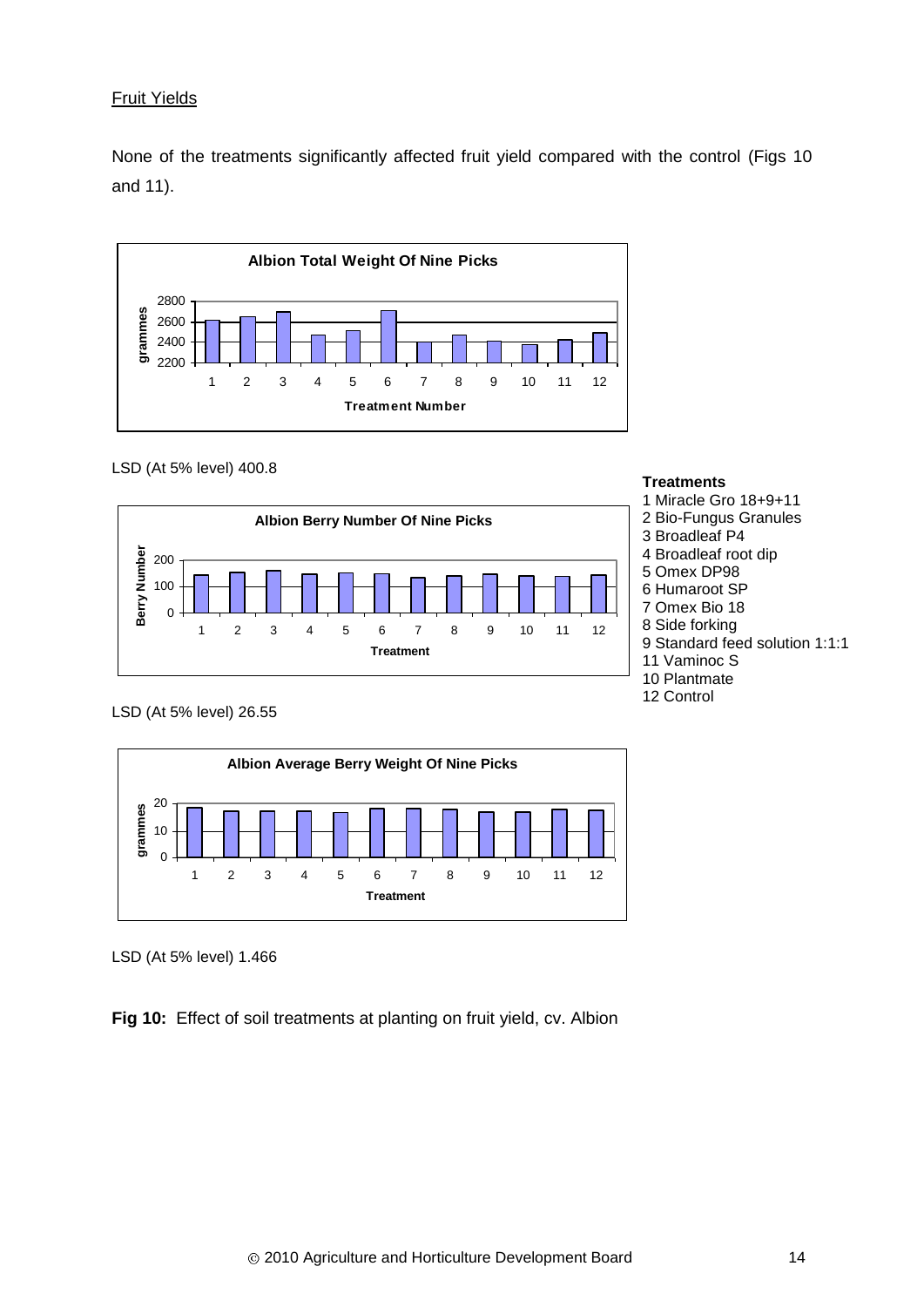

LSD (At 5% level) 573.4



#### **Treatments**

- 1 Miracle Gro 18+9+11
- 2 Bio-Fungus Granules
- 3 Broadleaf P4
- 4 Broadleaf root dip
- 5 Omex DP98
- 6 Humaroot SP
- 7 Omex Bio 18 8 Side forking
- 9 Standard feed solution 1:1:1
- 11 Vaminoc S
- 10 Plantmate
- 12 Control

LSD (At 5% level) 37.99



LSD (At 5% level) 1.120

**Fig 11:** Effect of soil treatments at planting on fruit yield, cv. Camarillo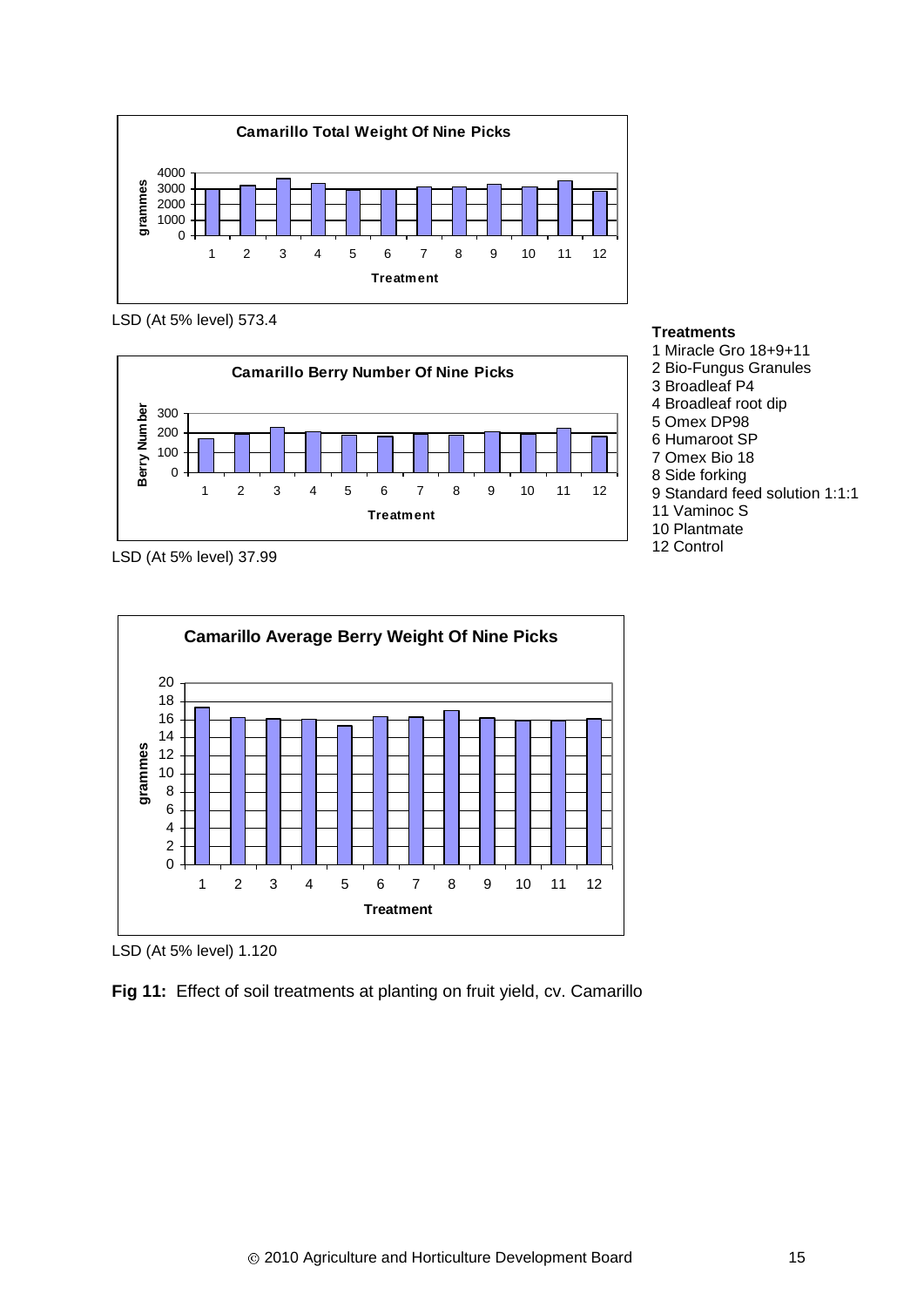### <span id="page-19-0"></span>**Discussion**

Great variability of plant size was evident right from the start. It made any quick visual assess of differences between treatments impossible. This was despite grading runners to improve evenness.

Each plot had nine plants which were recorded individually for canopy size. Analysis of this data showed that size variability was uniform across all treatments. Four replicates and randomisation of plots gave confidence in the data. None of the treatments significantly improved plant growth as measured by canopy cover. Two treatments, Miracle Gro 18+9+11 and Bio-Fungus Granules, resulted in reduced growth in April and May, which was overcome by harvest. From June onwards, canopy measurement became increasingly less useful as the canopy overlap between plants and within each plant increased.

It is surprising that there was not at least one outstanding treatment given the claims made by suppliers. These claims were for a range of properties that may not have been particularly relevant for this particular site. For example, not all the products recommended a single application at planting. They may have required foliar or trickle application for several applications; this was beyond the design of this trial.

The 2009 site had excellent light soil for trouble free planting, no history of major soil-borne pathogens, a high pH and phosphate index. Perhaps the conditions were too good for products to express their properties. Possibly a root promoting treatment providing phosphorous would have little additional impact under these conditions. There was similar reasoning for side forking and disease prevention. Two products, Huma-Root SP and Omex Bio 18, actually state that the greatest effects would be seen under adverse conditions.

Although there was no significant difference noted for most treatments in 2009, several consistently exceeded the control performance (Appendix 1).

The work is planned to cover two seasons, one on a light soil replant site, and the other on a heavier soil replant site. For 2010, possible treatment adjustments may be made in light of the 2009 results.

The two products which reduced growth, Scotts Miracle Gro 18+9+11 (substituted for unavailable Scotts Agroblen SF 8653) and Bio-Fungus Granules, appeared to scorch the roots. In both cases crimped leaves with tip browning were observed. This would suggest a temporary high conductivity that scorched the roots, with recovery following.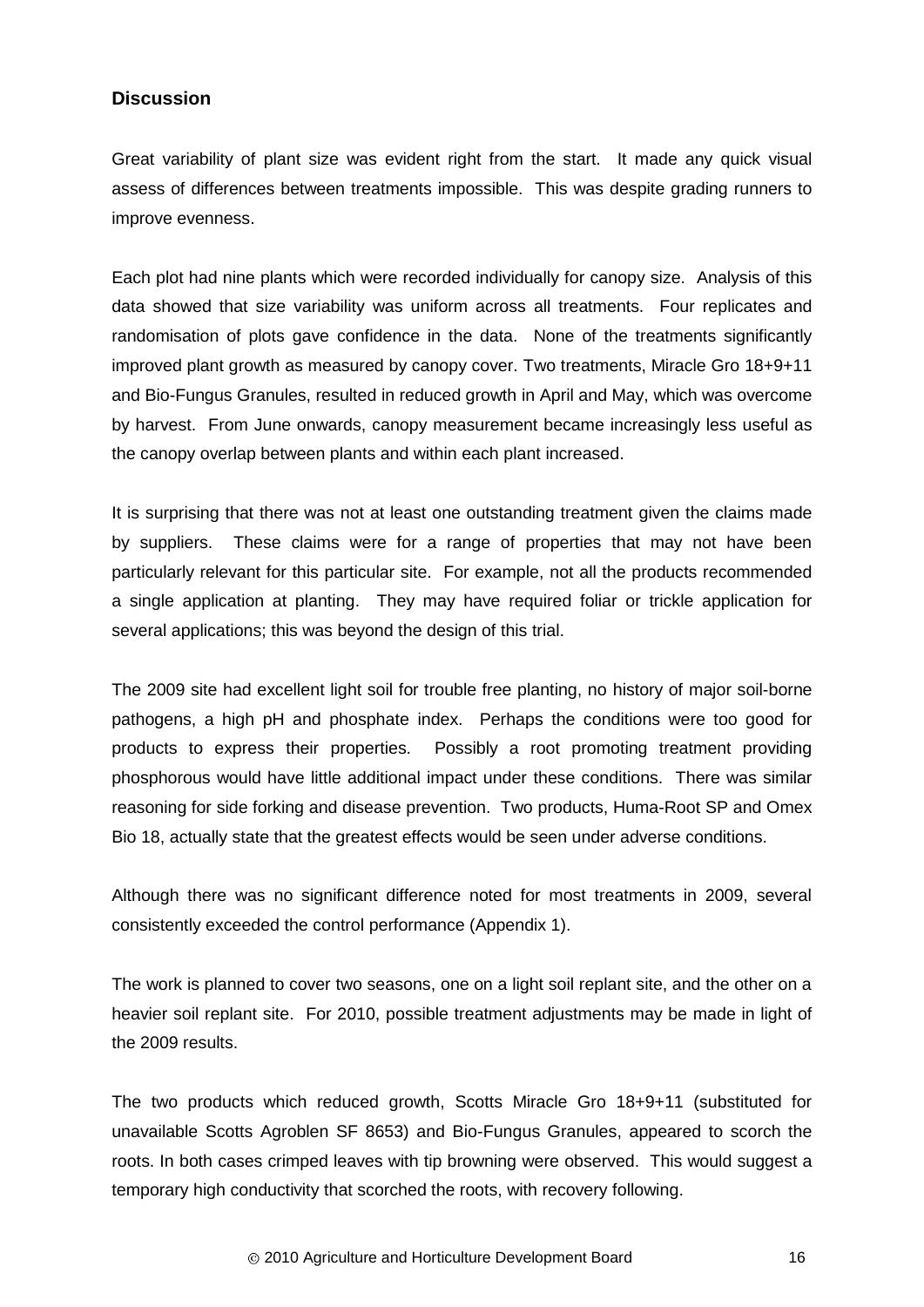Controlled release fertilisers are known to flash release nutrients and it may be that placing away from the planting hole will reduce the effect of this on the plants. The Bio-Fungus granules were not provided with clear guidance instructions on a per plant basis, just as a rate for compost incorporation. This material had an unusually high conductivity in solution and it is probable that this was responsible for the root scorch. A drench formulation was not available for this trial and would perhaps have been more successful, or a lower application rate of the granules may be more appropriate. The Scotts Miracle Gro 18+9+11 also produced scorch symptoms on the treated plants and may have been better placed at some distance from the planting hole; although this would probably not have contributed to enhanced establishment. It is intended that these two products will be omitted from the 2010 trial unless the manufacturers provide further information.

In 2010 it is proposed to focus on the treatments that showed an improvement over the control most frequently. The top three in 2009 were Omex DP98, Omex Bio 18 and Standard feed solution 1:1:1 (Appendix 1).

# <span id="page-20-0"></span>**Conclusions**

- $\bullet$ No treatment significantly improved bare root strawberry establishment on a light soil replant site in 2009.
- Two treatments, Scotts Miracle Gro 18+9+11 and Bio-Fungus Granules, reduced growth, though the effect was not noticeable by harvest time.
- The treatments that most frequently exceeded the control (though differences were not significant) had a clear nutritional component on their labels, rather than a purely biological claim. These were Omex DP98, Omex Bio 18 and Standard feed solution 1:1:1. Their rates may need to be increased for a greater effect.

# <span id="page-20-1"></span>**Technology transfer**

HDC News, December 2009, 'Get the Best from Re-used Beds', Issue 159, p20-21.